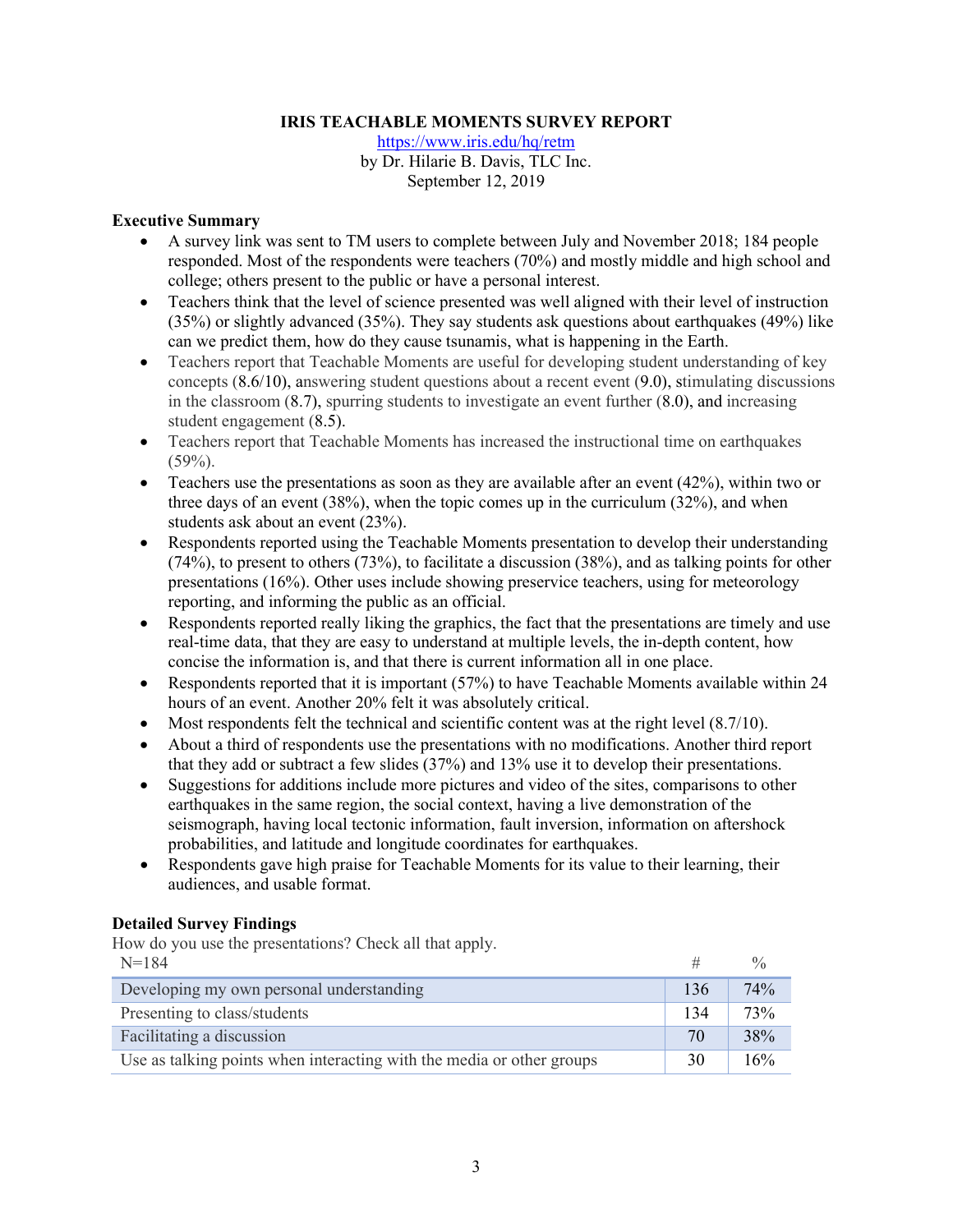Other (please describe)

- *The data that IRIS provides as I analyze it helps me determine what areas are going to suffer major earthquakes. It is realistic.*
- *Long-standing interest in unexplored phenomena*
- *No longer teaching, but interested*
- *Showing preservice teachers*
- *NGSS professional development on seismology with teachers*
- *I'm a TV meteorologist...use them to further explain things to my viewers.*
- *As an elected public official, to inform public policy decisions.*

What do you like best about the presentations? (see Appendix A for verbatim responses to this openended question)

| Frequency analysis of comments                                                                                                                                                                              | #  |
|-------------------------------------------------------------------------------------------------------------------------------------------------------------------------------------------------------------|----|
| Graphics, real scientific data charts, 3D views, animations, images, embedded IRIS images,<br>maps, visualizations, interactives, figures, beach ball diagrams, media, pictures, diagrams,<br>illustrations | 39 |
| Timely, real-time data                                                                                                                                                                                      | 33 |
| Easy to understand, clear, variety of levels of understanding                                                                                                                                               | 30 |
| Content: location, past earthquake info, historical aspect, magnitude, mechanisms of the<br>quake, covers major geographic features, tectonic background, depth of tremor, direction of<br>movement         | 24 |
| Thorough, in depth, comprehensive, variety, explanations, detailed                                                                                                                                          | 21 |
| Concise, succinct, give context                                                                                                                                                                             | 17 |
| Correct information, all in one place, detailed, precise, well written, factual                                                                                                                             | 15 |
| Already made, can use directly with students                                                                                                                                                                | 13 |
| Standard format, consistent, initial overview, slides, organization, timelines                                                                                                                              | 12 |
| Tensor solutions, aftershocks, magnitude, seismographs, collective data tool, ground truth<br>data, balance of graphics and text, zoomability                                                               | 8  |
| Ease of access                                                                                                                                                                                              | 3  |
| Easy to edit                                                                                                                                                                                                | 3  |

How important is it for you to have a Teachable Moment available within 24 hours of a major earthquake?

| Not important       | 11  | 6%  |
|---------------------|-----|-----|
| Somewhat important  | 27  | 15% |
| Important           | 104 | 57% |
| Absolutely critical | 37  | 20% |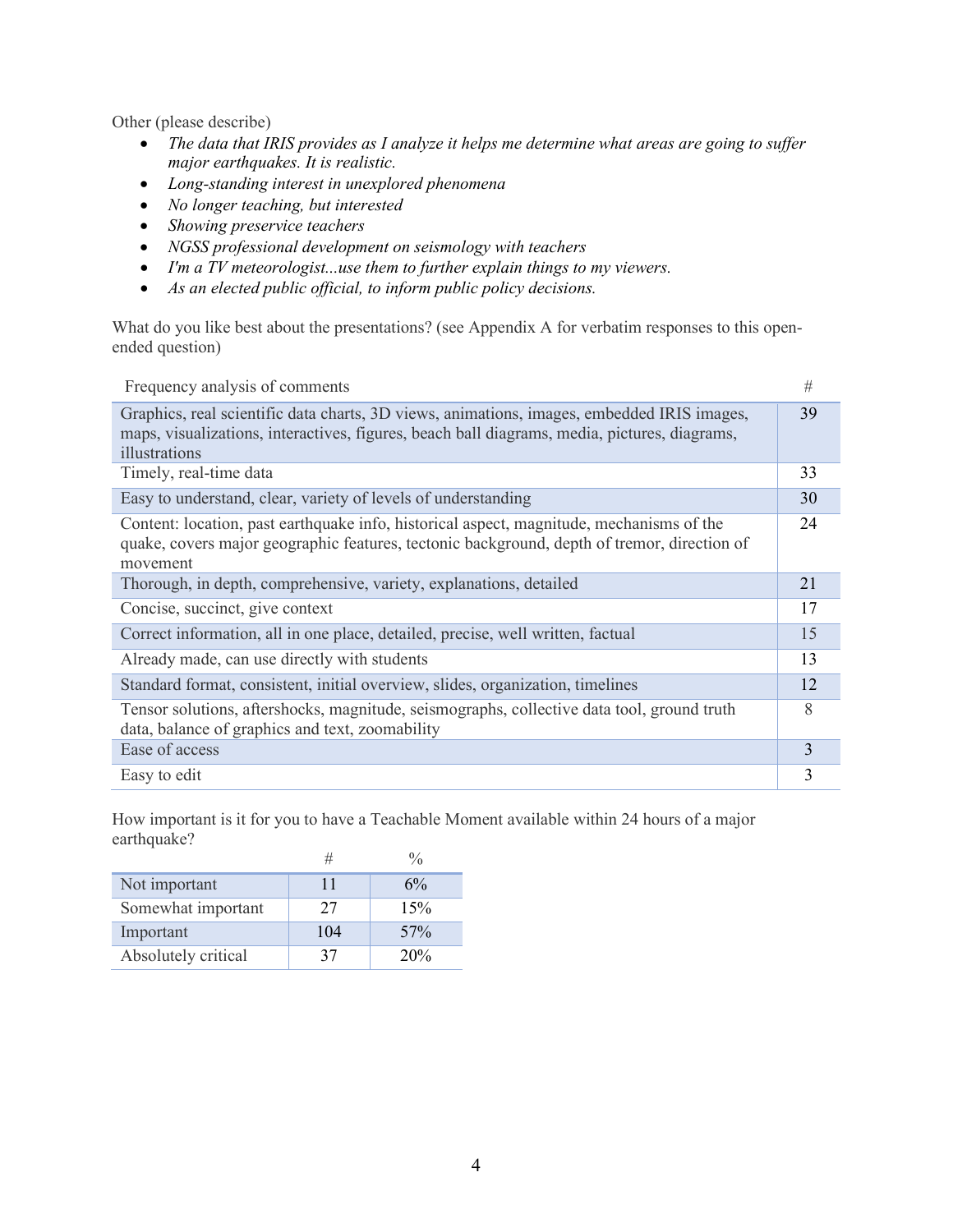Is the technical/scientific content at the right/understandable level (scale of 1-10, 10 perfectly understandable)

| Rating | # | Rating | #  |
|--------|---|--------|----|
|        | 2 |        |    |
| 2      |   |        | Ŷ  |
| 3      |   | 8      | 41 |
|        |   | 9      | 46 |
| 5      | ว | 10     | 65 |

How much modification do you normally do to a presentation? Check one.

Mean 8.7 Minimum 1.0 Maximum 10.0

| None                                                                      |    | 33% |
|---------------------------------------------------------------------------|----|-----|
| Add or subtract one or two slides                                         |    | 36% |
| Just use the ideas in the Teachable Moment to develop my own presentation | 23 | 3%  |

**Other** 

- Depends on the earthquake, but usually I use most of the slides, and remove almost all of the text. *I'm teaching intro, so the beachballs are what I usually remove.*
- *How I use it changes as the year progresses and student understanding develops.*
- *I augment with news images of damage to demonstrate the effect on built environment.*
- *I discuss as I go through it; sometimes skip things my 11 year-olds wouldn't understand.*
- *I often combine with a few other slides of IRIS images for context.*
- *I teach in middle school so I have to take out a number of slides that are too technical.*
- *Pull out slides relative to my intro geology courses*
- *Some of each... sometimes use as is, sometimes add more*
- *Sometimes I use them as is; sometimes I add or subtract one or two slides.*

Is there additional content you would like to see included?

- *I like the Teachable Moments as they are. They work well and each one increases my understanding of the forces at work in a particular area and how that may impact my area of responsibility. (9)*
- *Always good to have pictures or video with impact from the event. Even a newspaper article. I know this is difficult with the timeline you are working. Students seem to be drawn into photos. (9)*
- *Comparisons to earthquakes in the same area or historic earthquakes. Maybe better visual distinction between historical earthquakes at different depths? I frequently open the EQ Browser to get a better look at the earthquake history.(3)*
- *Would like to understand the "beach balls" what do the colors mean? I've seen some with arrows, which helps, but I'm not there just yet. (2)*
- *Additional tsunami information. Why would one be possible or why wouldn't one be possible. Range. (3)*
- *Social context could help to explain response and damage. Updates later on total death count or damage. (2)*
- *A slide for Seismographs in Schools showing seismogram images of the earthquake from various schools around the globe.*
- *At the same time report on volcanic activity and tsunamis.*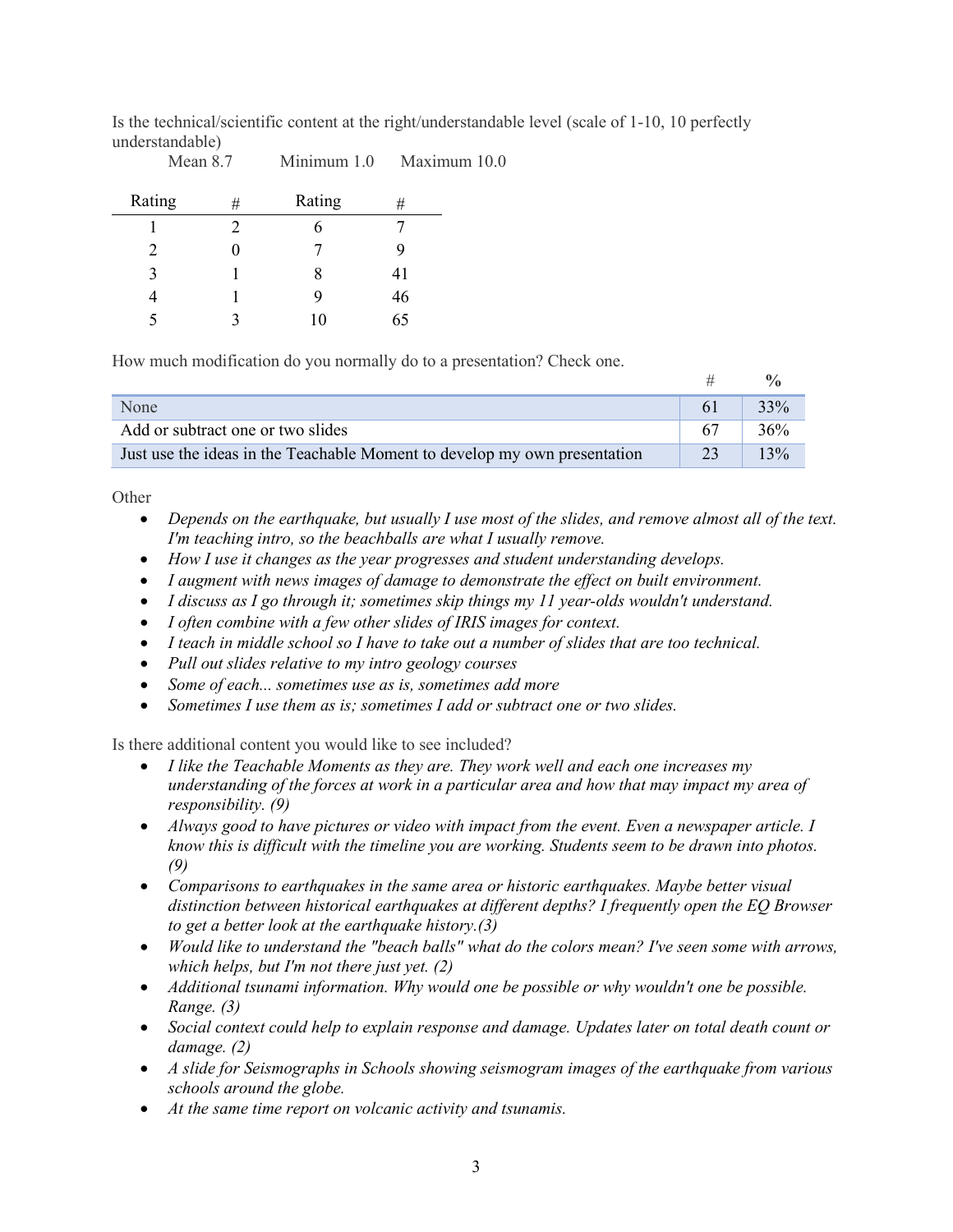- *Distribution data on how the quake in question ranks in intensity and with other seismic disturbances in the geographic area it is located. Yearly basis?*
- *Good as is, especially given requirement for immediate info. I generally try to add more human context, including especially images of damage, and discussion of building types and infrastructure in relation to damage.*
- *I am not a K-12 teacher but I do use these in presentations to various community groups, CERT and various emergency preparedness groups. Thank you for providing.*
- *I and the undergrads are usually most interested in the tectonic setting and characteristics of the earthquake more so than the maps of ground shaking.*
- *I like consistency, so maybe all follow the same format.*
- *I will say that I highly value the images, but that there is too much text on most slides and would be better presented as bullet points*
- *It would be great to have a simpler explanation of focal mechanism.*
- *Local tectonic information background*
- *Maybe a slide showing the plate movement from a side view with plates named with arrows pointing to their direction.*
- *Maybe a live demonstration of the seismograph.*
- More maps. Maps that show the tectonic context of the events. Location map ("regular" not *satellite map) showing the location in a larger context since we're not always very good at geography. Also, diagrams showing the event in the context of plate tectonics--i.e. plate boundary diagram with the earthquake focus, etc.*
- *Online background references*
- *P/S waves*
- *The P/P format is very engaging with the adults and youth.*
- *The volcanos*
- *This might be too much to ask for, but usually when I download these things, I have to complement with the fault inversion (if available from USGS), and "most recent important earthquakes" (e.g. when was the most recent large earthquake affecting the population).*
- *Would like to better be able to explain aftershock probabilities, the formula is complicated and not relevant to responders in the field.*
- *We plot these earthquakes on a classroom world map. It would be nice to have the longitude and latitude coordinates included. Please always include the boundary type(s) too.*
- *I like the explanation video along with the ppt. My teaching is mainly public education, so I use the knowledge to inform of our hazards, but I don't get down to the nitty gritty of each quake like you do. I really like the detail and I like that I learn from them.*

Are you a teacher?

|     |     | $\frac{v}{0}$ |
|-----|-----|---------------|
| Yes | 128 | 70%           |
| No  | 19  | 27%           |

In a capacity other than as a teacher, we appreciate your comments and suggestions.

- *Thank you for providing this service. (6)*
- *Former educator, with continuation of gaining & sharing knowledge. We cannot prepare if we are not aware.*
- *I am a research scientist and professor. I use these slides as a quick source of scientific information about an earthquake and its setting. When an interesting earthquake happens while I am teaching I use it to develop understanding of actual settings and their complications.*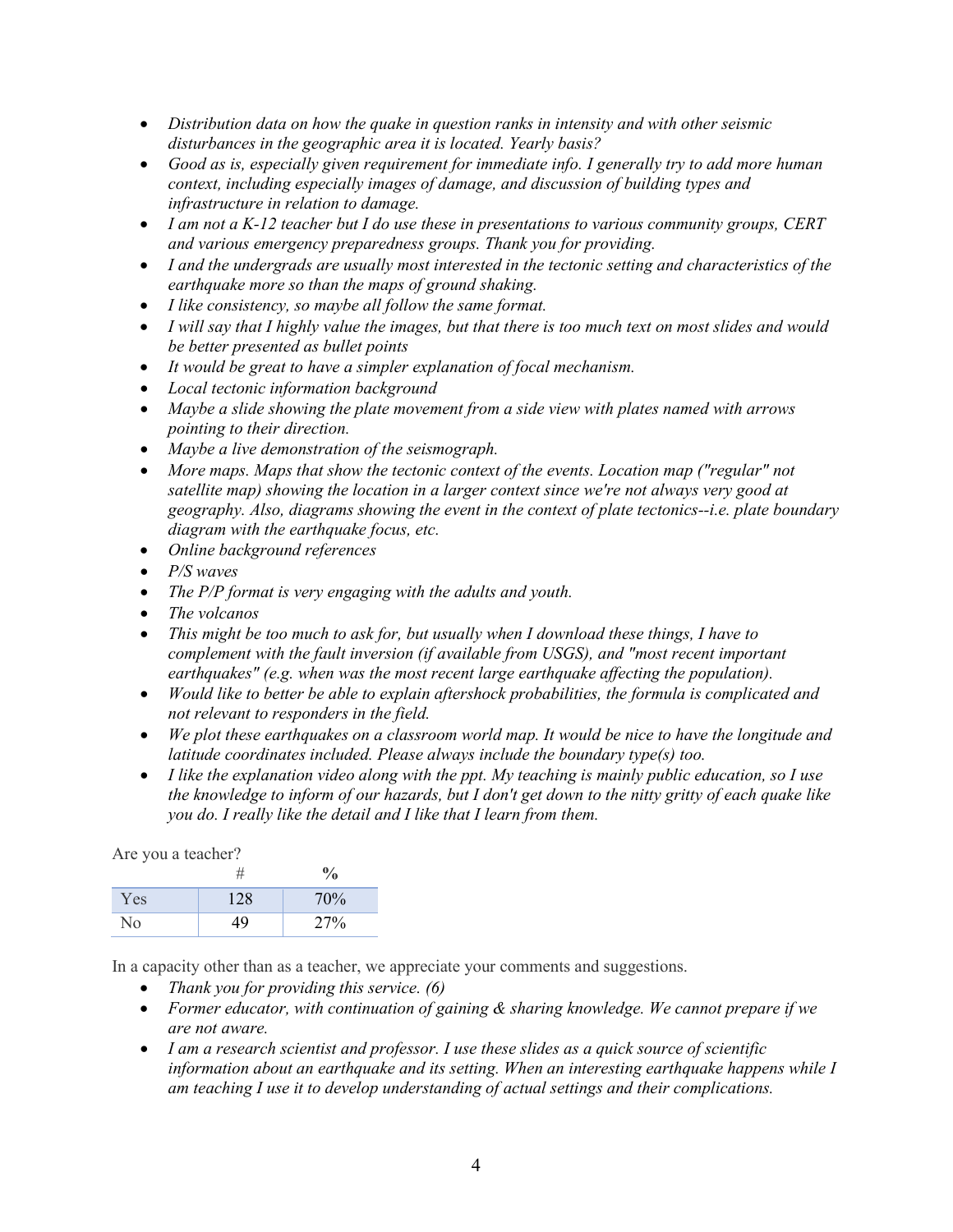- *I am a tsunami scientist and use these slides to present the earthquake/seismological background of the event.*
- *I am no longer in the classroom, but I share the presentations with the current science teachers.*
- *I am not a teacher in the conventional sense of the word. I give a significant number of presentations on our coming Cascadia earthquake and tsunami. I present to public groups, service groups, and others who are willing to have a presentation. Being the …, I have a duty to try to educate the public on the hazards facing us, and how to prepare for that eventuality. These teachable moments assist me with that effort. Thank you for doing them.*
- *I appreciate this information as I'm talking with other people regarding changes in the Earth.*
- *I do many public presentations on the Cascadia Earthquake/Tsunami hazard. I get many questions, and I am grateful that I have learned enough to be able to capably answer them. While not a "teacher" per se, I am teaching the public (those who will listen, anyway) about the hazard and how to protect themselves/prepare for it.*
- *I don't know if I can break away from my teacher role. I think I would seek this out even when I am retired from formal teaching.*
- *I don't use the technical content much, as I feel only a few of my students would understand it. I do like it and do share it to further their understanding. I recently shared the Spanish version with our Spanish teacher. She will be using it later in the year.*
- *I have known IRIS as a resource for years, and have benefitted from having a seismograph in my room and a workshop experience in Kansas City. Thank you for all of it!*
- *I share the teachable moments with my afterschool colleagues often and have heard nothing but wonderful reviews. Thank YOU!*
- *I simply like learning about events, whether I will use them as case studies in teaching or not.*
- *I use the site only out of personal interest.*
- *I used for divulgation materials in the … Museum ….*
- *It is better information than I can usually find on the news!*
- *Love it! I'm a retired statistician who dabbles in seismology.*
- *More explanation of the waves/seismograph data.*
- *My job is in the …. Your information is very important in my job to present the information to regular people and sometimes students.*
- *Our biggest challenge is making scientific information actionable so that those in the field understand what ground rupture is, what fault slip is, that it means repairs will need to be repeated until it subsides. Search and rescue are dangerous, if we can provide any fault related information to help them stay safe, we certainly want to.*
- *Retired Geophysics professor - use for my own information and to discuss with colleagues and students but in an informal venue.*
- *Retired teacher, lifelong learner*
- *The presentations are valuable to our work on mitigation, preparedness, response and recovery in our coastal county in Washington State.*
- *Usually method 1.the Kp index. 2. a simple ruler.*
- *Would like to also have a non-tech version for adults w/out a science background.*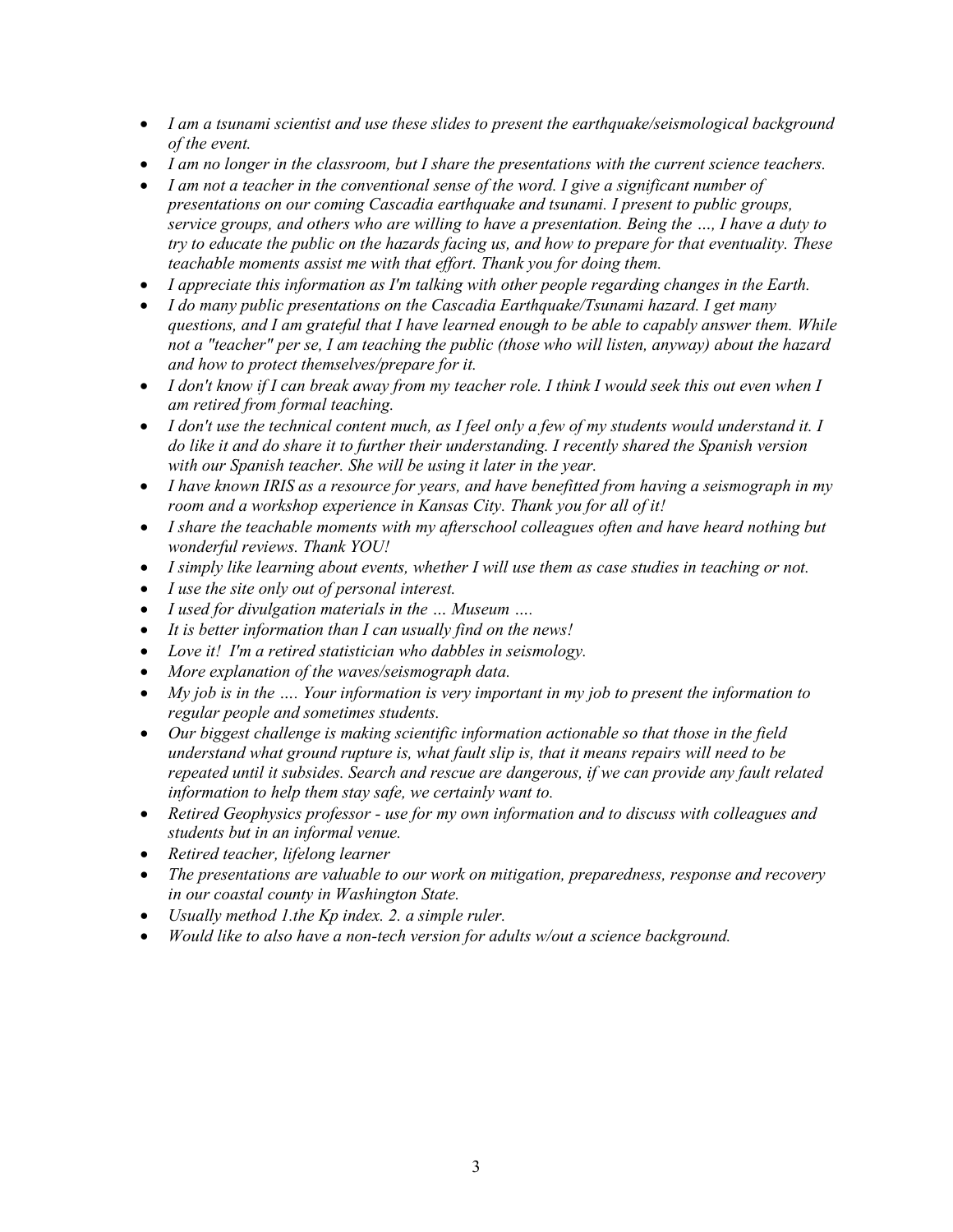## **Teachers Only**

What grade level are you using the presentations with?

| Level   | #  | Level     | #  | Level                        | # |
|---------|----|-----------|----|------------------------------|---|
| Grade 3 |    | Grade 9   | 22 | Public                       | 2 |
| Grade 4 | 5  | Grade 10  | 23 | All                          |   |
| Grade 5 | 4  | Grade 11  | 29 | Teachers                     | 2 |
| Grade 6 | 24 | Grade 12  | 27 | <b>Rehabilitation Center</b> |   |
| Grade 7 | 17 | Community | 9  | <b>Retirement Center</b>     |   |
| Grade 8 | 20 | College   | 23 | A11                          |   |

How well does the level of science presented in Teachable Moments align with the level of your instruction?

| <b>Slightly Simple</b>   |    | $2\%$ |
|--------------------------|----|-------|
| Well Aligned             | 65 | 35%   |
| <b>Slightly Advanced</b> | 65 | 35%   |

Do students come to class with questions about earthquakes they hear about in the news?

| Yes |    | 49% |
|-----|----|-----|
|     | 38 | 21% |

If yes, what are some examples of their questions? If no, are they interested when you bring it up? Sample Questions – see complete list in Appendix B.

- *What caused that earthquake and why so some earthquakes cause a tsunami?*
- *Did our seismometer record it, what caused it?*
- *Did you hear about the earthquake in...?*
- *Will it happen here? Can we predict earthquakes?*
- *What kind of damage was there?*
- *Where was it?*
- *Can we predict earthquakes/ How well?*

When do you use the presentations? Check all that apply.

| As soon as they are available after an event | 77 | 42% |
|----------------------------------------------|----|-----|
| Within two or three days of the event        | 69 | 38% |
| When the topic comes up in my curriculum     | 58 | 32% |
| When students ask about an event             |    | 23% |

**Other** 

- *I have taken data of past events and have had students plot them using lat and long data to look for patterns.*
- *In later quarters if there's something of particular interest.*
- *In my seismology team club.*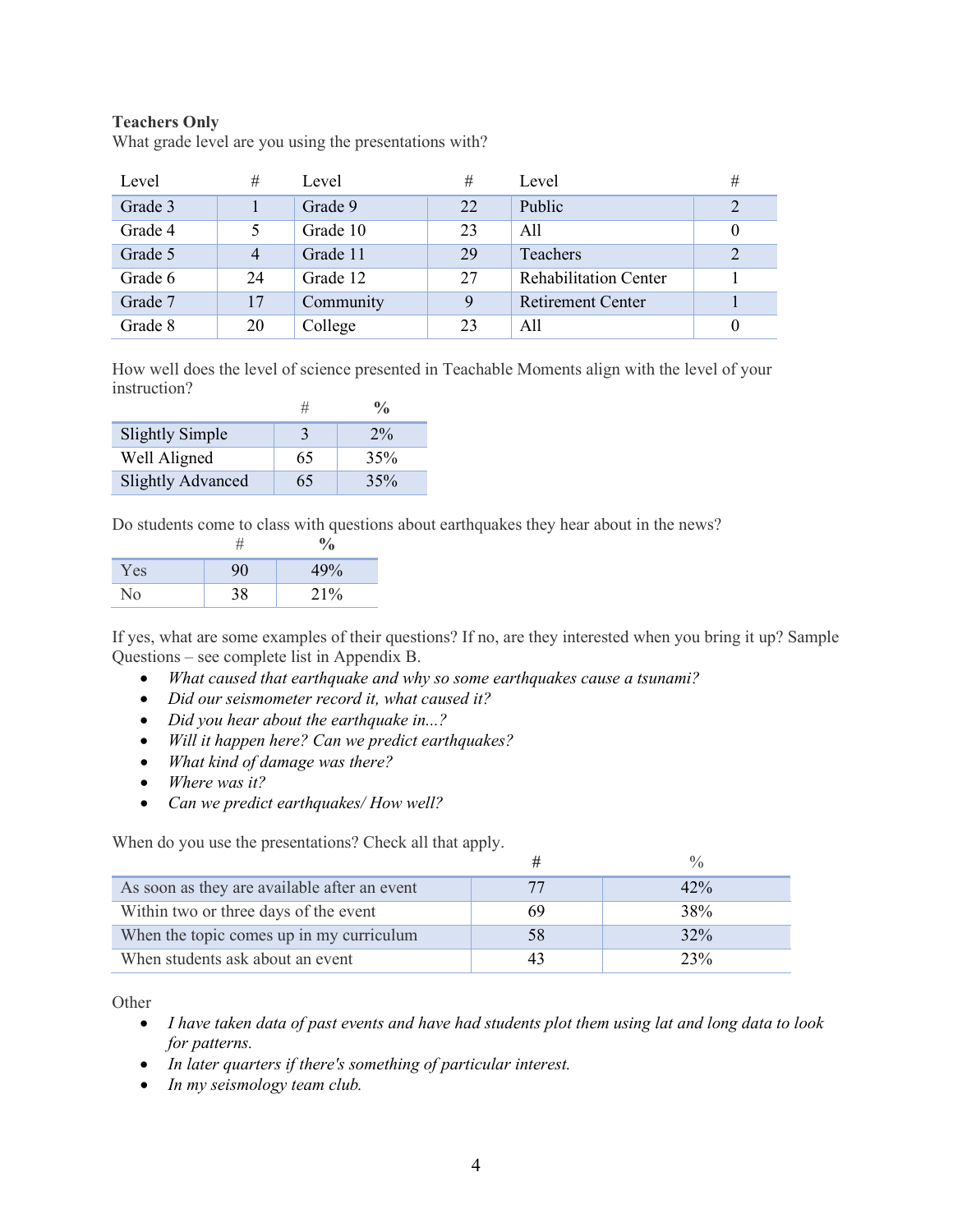- *It is also a fabulous filler when we have a few extra minutes in class. I also like being able to go back to previous earthquake data sets.*
- *My class isn't taught every day, so there might be several days between the event, the teachable moment, and my class. But I incorporate the slides into my lectures as soon as possible.*
- *They don't, they can hardly breath much less use a computer.*
- *To compare older events to newer events.*
- *To develop divulgation materials, for example the dtravel of seismic waves I used in a class of graduate students of Physics and Earth Sciences for more than 15 years.*
- *When I interact with students.*
- *When I know an event has occurred in an area of interest to them.*

On a scale of 1-10, how useful are the presentations for  $(10=$ extremely useful, 1=not useful)

|                                                   | Average |
|---------------------------------------------------|---------|
| Developing student understanding of key concepts  | 8.6     |
| Answering student questions about a recent event  | 9.0     |
| Stimulating discussions in the classroom          | 8.7     |
| Spurring students to investigate an event further | 8.0     |
| Increasing student engagement                     | 8.5     |

Has use of these presentations increased the instructional time on current events/earthquakes in context in your classroom?

| Yes        | 108 | 59% |
|------------|-----|-----|
| $\sqrt{0}$ | 20  | 11% |

If yes, how much? (in percentage)

|              | #  |
|--------------|----|
| 1 to $5%$    | 15 |
| 10 to $15%$  | 25 |
| 20 to $30\%$ | 13 |
| 70 to 80%    | 6  |

Comments/explanations

- *Teachable Moments allows me to easily add a few minutes for current events.*
- *I generally cover these events in any case, but especially appreciate the concentrated info in one place, that I can use as a start for my prep.*
- *15 minutes every major event*
- *We don't talk much about current events in math, so this is a great way to generate interest!*
- *Information is clearly presented, allowing a wider latitude of comprehension.*
- *Depends on event and duration of time to next class.*
- *Depends on how often an event happens. We can only allow about 10 minutes of a 50 minute class to cover the material.*
- *Field trips to affected areas*
- *I always am looking to add current events to my curriculum. I don't think I can really add a time element to this. I am willing to sacrifice class time to show relations from the real world whenever they happen.*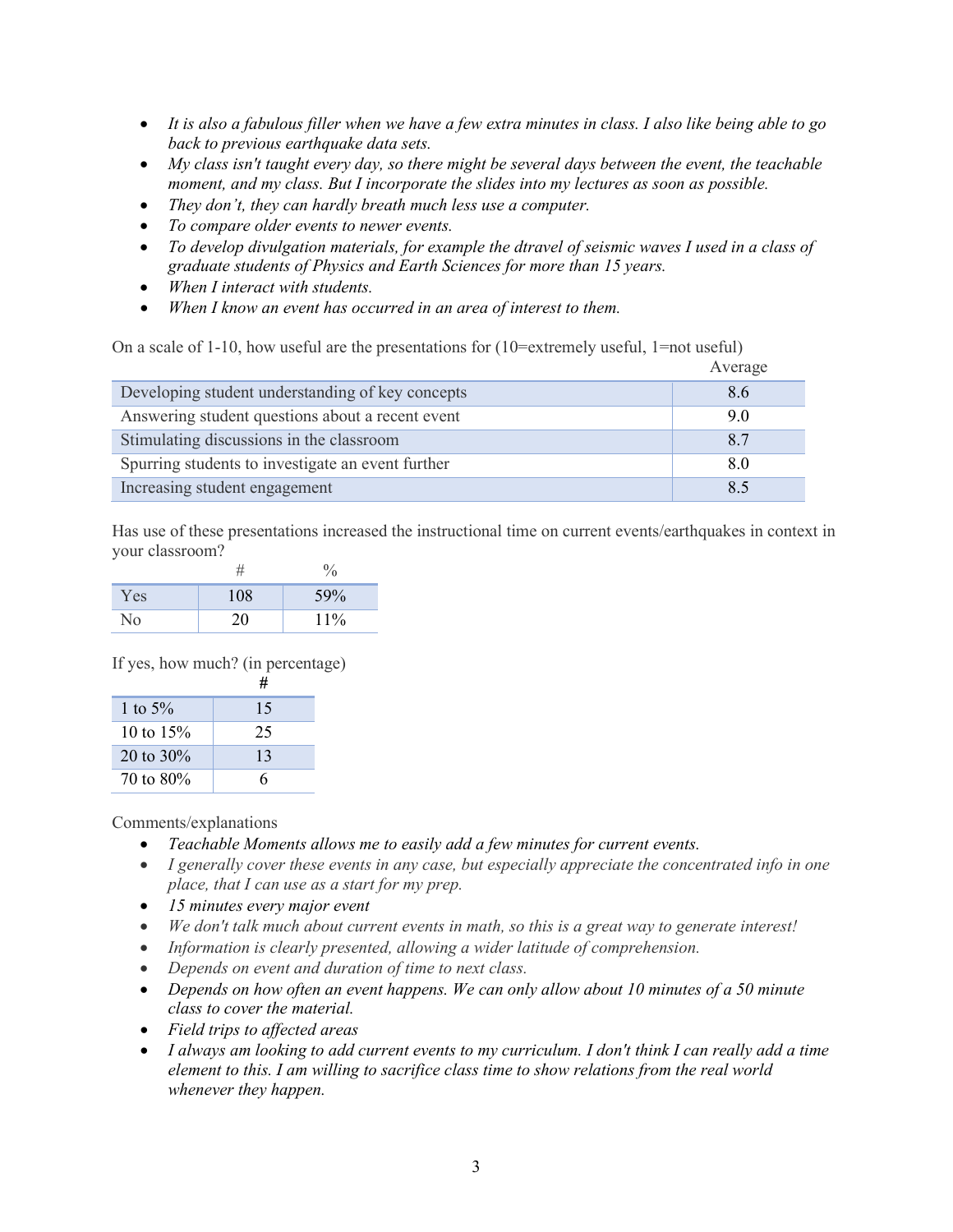- *I normally look to see if I can find images or video showing the damage and add a human perspective.*
- *I used to spend 0 time on earthquakes (Physical Science teacher) but now that our curriculum is integrated they are easier to justify 10-15 minutes the following day after an event.*
- *It hasn't changed my instructional time, but it has made a great difference in my prep time - I no longer search through multiple sources for the information gathered.*
- *Plate tectonics are a part of the science curriculum. 20% increase in time used due to the presentations. They are worth the time*
- *The curriculum does not allow time for it.*
- *The increased time would be there with any current event of the level addressed by the teachable moments, but IRIS makes it much easier for me to be sure of my facts and to have good quality graphics readily available.*
- *They are the basis for 4th and 7th grade lesson sequences, but also figure into discussions of geology, energy, matter, etc., in other grade levels.*
- *They replace another current event contact.*
- *Unable to accurately give you a percentage - We plot the notable earthquakes that you provide presentations for. We analyze the trends in location, boundary types, and depth if we have access to the information.*
- *We do current science related events already so this is part of that.*
- *Your content is better than what I used to teach so I have just replaced the old stuff with your great resources.*

Any other comments or suggestions would be appreciated! Suggestions

- *A slide with links to a couple of news videos of the event would be useful - that's one of the things I always look up separately.*
- *Don't dumb them down, keep the detailed scientific content. People can delete what they don't want to use on their own.*
- For focal sphere representation add full focal sphere between block diagram and half focal *sphere*
- *Getting your e-mail 24 hours after the quake is not helpful...we TV meteorologists need them immediately. Since this is not feasible, I have a suggestion: develop a web page with a map that shows you the most recent quakes, we then click on that quake, and it gives us the fault relationship in that area. This can all be set up in advance for the major quake zones. With this, we won't have to wait until the next day to get this information.*
- *Having reference to specific content in NGSS would be awesome.*
- *Advertising that you offer this via a piece in EOS might help to get the word out more to increase use. Also via social media (Twitter.) The recent IRIS gifs are amazing - e.g. the Indonesia quake moving through the US array – wow.*
- *I would just ask that the feature for turning the globe in many directions (to view the poles especially) would be reinstated. I watched the melt occur for years before it was reported on news/weather channels.*
- *Information too advanced for middle school students. Simplify for students. Include plates involved, show movement when possible.*
- *It would be helpful on the email announcements to have an indication of the seriousness of the event in human terms. E.g., the recent M8 event in Fiji which sounds devastating until one realizes that it's too deep to be even felt. I don't mind these being included if someone thinks of interest, but they are not of much interest to me in my teaching, and I'd appreciate not having to click thru and down load to figure this out.*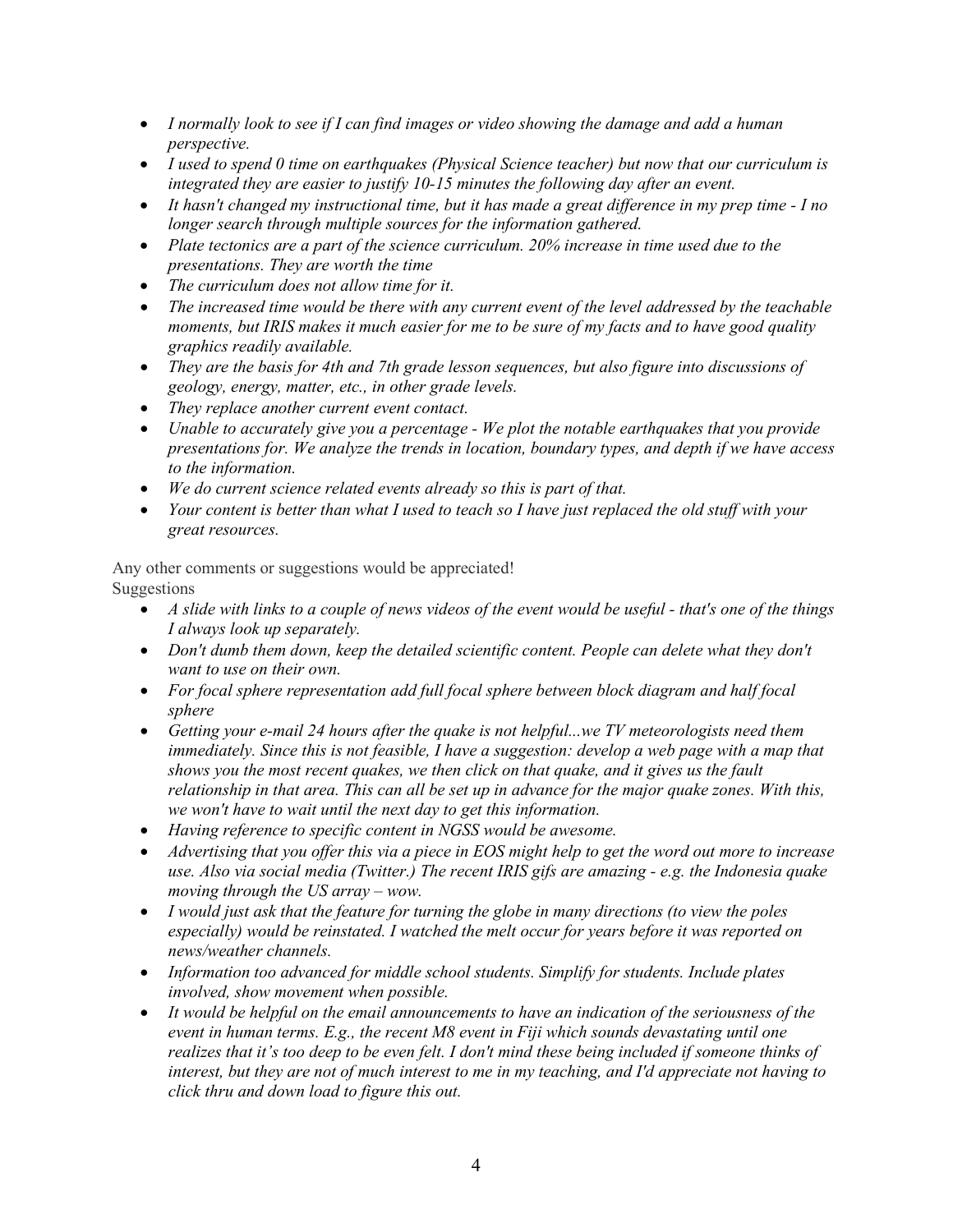- *Could you format an 11 x 17 poster to go with the very large earthquakes? I don't have access to a larger printer but it would be nice to add these to the class bulletin board.*
- *I always like to review after an event. Sometimes I have noted that the Tsunami information, products are not appropriate. Each of the US Tsunami Warning Centers has its specific areas of responsibility. While the NTWC provides only products with alert levels (domestic products) for upper 48, Alaska and Canada (East and West), the PTWC provides both domestic services for Hawaii and US territories and commonwealths in Pacific in Caribbean and the British Virgin Islands, for other areas in Pacific and Caribbean it provides Tsunami Threat bulletins and it is up to each country to establish the alert level. All the US TWC products are now posted on Tsunami.Gov. For other regions, Indian Ocean (Indonesia, e.g. Palau), Northeast Atlantic and Pacific, there are other Service Providers, the US does not have responsibility.*
- *It would be great if there were more than one version, aimed at different age groups!*
- *It would be nice if the email link went straight to teachable moments.*
- *Would appreciate context/history of activity in the area.*

## Praise

- *Thank you! (18)*
- *Keep up the good work. I really appreciate this information. You are educating educators as well as students. (15)*
- *Earthquakes are part of my curriculum. I want students to be excited about Earth Science. These are always great to use and to help students understand that earthquakes occur all of the time.*
- *Great resource. Now that geology standards have hit high school, many more teachers will be interested. Would be good to "market" the site to high school science departments.*
- *Great to get the information so quickly after the event. Each student has a current event map where we located and discuss all Earth Science related events. Diagrams, maps are essential for high school kids that have little knowledge concerning location of cities and plates.*
- *I don't suggest that you dumb them down, even though they are at a higher level than my students. I think they are so great, I say the climate community needs something exactly the same as this for hurricanes etc.*
- *I like the level they are presented at as it is helpful for me to increase my understanding. I show students what is possible to study when looking at earthquakes.*
- *I really appreciate the high quality resource being made available fee-free. It is a true gift. Thanks for all you do!*
- *I very much appreciate these presentations!*
- *I'm not a teacher but have relatives who are & I turned one of them onto this site for sharing with her students. Have enjoyed this site for yrs. Thanks.*
- *IRIS resources are amazing! They are my "textbook" while teaching units on earthquakes and volcanoes. Thank you!*
- *I \*really\* appreciate this resource, use it every semester in my teaching, in both intro and advanced geology classes as current events warrant, and do hope you can continue to provide it.*
- *Kids have the quakefeed app on their iPads so they are watching all year. Great to have resources to dig deeper in current events.*
- *Love having these available. Please continue to produce them.*
- *More pictures*
- *Nice work! These are useful, I'll be keeping an eye out for them.*
- *Please keep making these presentations! They are great current event add-ins that allow me to bring real world relevance to my students, which then makes geology relevant to them!*
- *Please keep making these presentations. They allow my students to stay informed about our dynamic Earth.*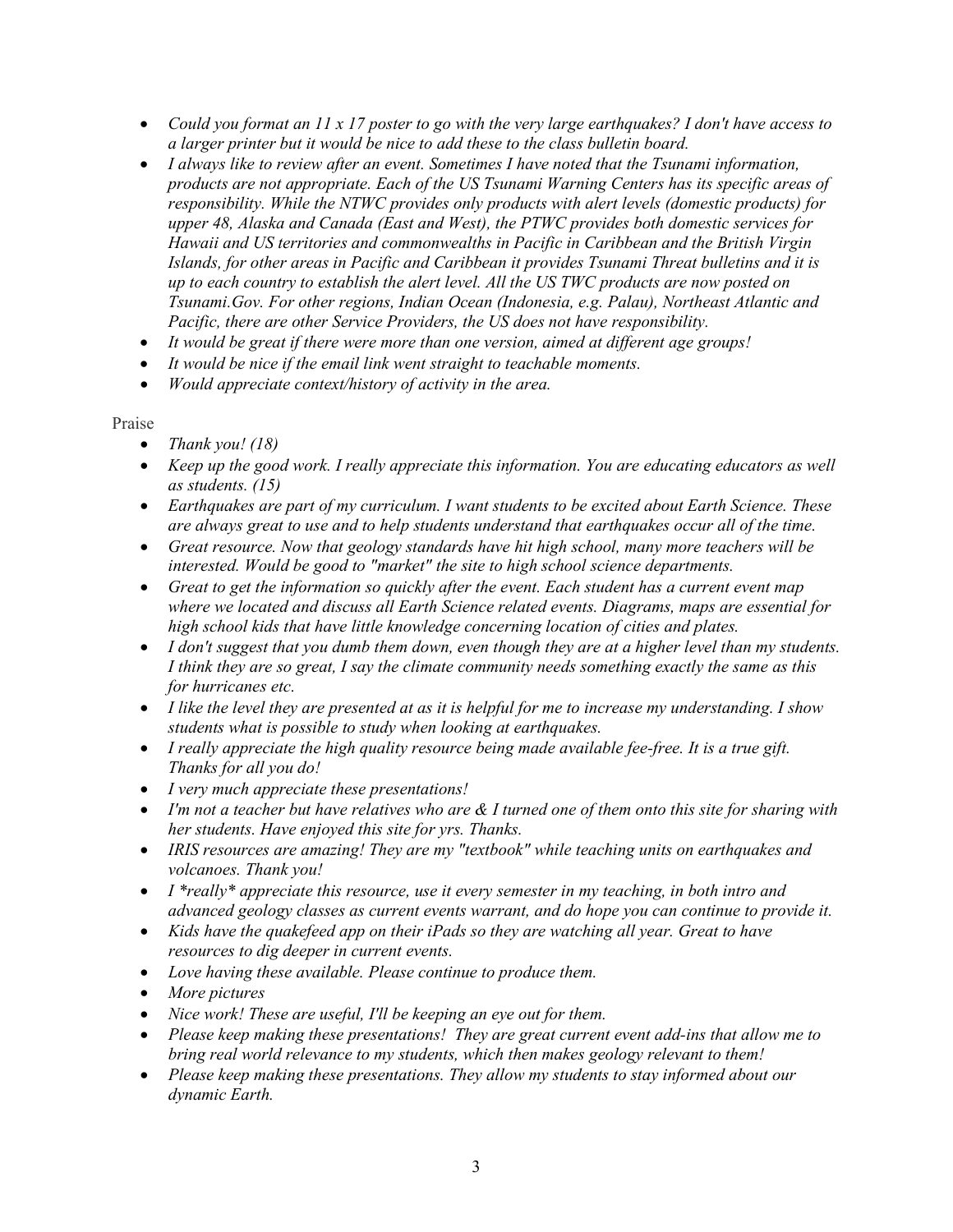- *Please keep up the GREAT work!! Your site has changed the way I teach Earth History.*
- *Since I teach at a middle school level and the topic is earthquakes is very introductory, I have to take out a bunch of slides (or not show them). That being said, because we live in EQ country, the topic is engaging and all EQs are related back to their question, "are we going to have an EQ here?"*
- *So glad for e-mail notifications so I can use them in relevant current event time capturing student interest and motivating them to share it outside the classroom.*
- *Such a valuable tool! Keep trying to keep it going and improving an already wonderful tool !!!!*
- *Tammy, you do an amazing job.*
- *It is a great help in a busy teaching schedule!*
- *The ppts are great so please keep up the great work.*
- *This project helps me and my students alike.*
- *I watch for these emails after an event.*
- *I really appreciate IRIS, Tammy K Bravo and the Teachable Moments.*
- *I've been using them for years.*
- *These are great because it emphasizes a point I make in intro geology classes - that we live on a dynamic planet.*
- *These are great.*
- *Very grateful for these teachable moments. They highlight need to be prepared for a major earthquake to occur in our area.*
- *Very much appreciate how accessible these presentations are, and how quickly they are produced.*
- *While I value the timeliness of the presentations, I understand that the people who create them need work/life balance and I would still feel that they are just as useful if they didn't come out quite so quickly. :)*
- *You do a great job! It has helped me as a teacher and it does a great job of explaining technical information in a visual manner that is also high interest.*
- *Your presentations are very helpful, on target, and lessen my workload.*
- *As we receive the information, my students are pin pointing the locations on a big map in the back of our room.*
- *They give my students lots of data to read and interpret. As the year goes on, their level of understanding deepens.*

# **Next Steps**

Based on this feedback, the IRIS team has plans to address the suggestions made by users as described below:

Visuals

- Add pictures, video, and newspaper articles as often as possible to draw students in.
- Add a slide for Seismographs in Schools showing seismogram images of the earthquake from various schools around the globe.
- Provide more images, less text, and bullets with information.
- Provide a slide showing the plate movement from a side view with plates named with arrows pointing to their direction.
- Provide more maps that show the tectonic context of the events and a location map ("regular" not satellite map) showing the location in a larger context
- Provide diagrams showing the event in the context of plate tectonics--i.e. plate boundary diagram with the earthquake focus, etc.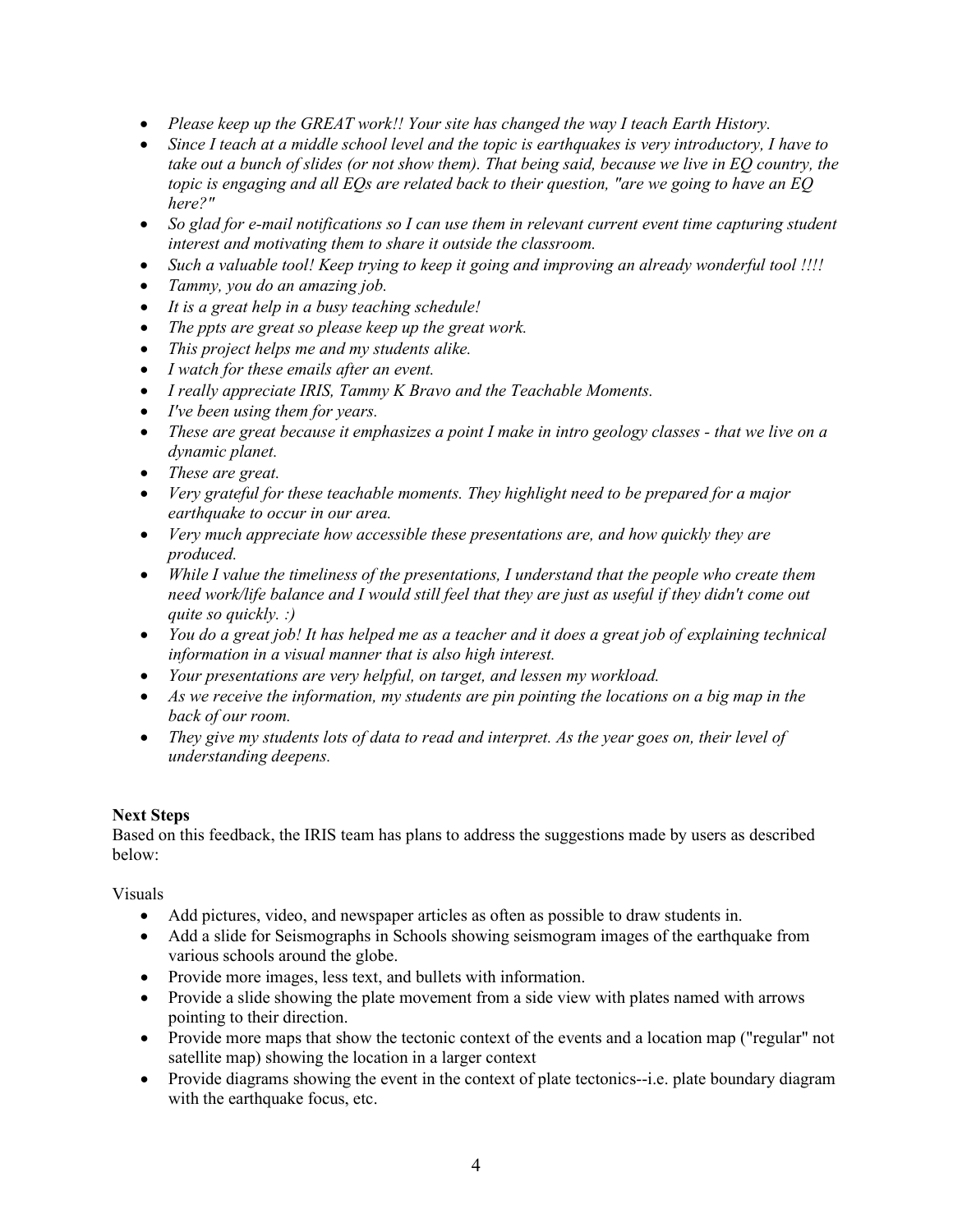- *Provide a slide with links to a couple of news videos of the event so users don't have to look it up separately.*
- Add full focal sphere or focal sphere representation between block diagram and half focal sphere.

## Data

- Provide distribution data on how the quake in question ranks in intensity and with other seismic disturbances in the geographic area it is located on a yearly basis.
- Provide comparisons to earthquakes in the same area or historic earthquakes, including visual distinctions between historical earthquakes at different depths so users can open the EQ browser to get a better look at the earthquake history.
- Make it so users have complements to the downloads with the fault inversion that is available from USGS and the most recent important earthquakes.
- Provide longitude and latitude coordinate and boundary type so earthquakes can be put on a world map.

Explanations

- Provide a simpler explanation of *focal mechanism.*
- Provide more explanation about the "beach balls"
- Create a live demonstration of the seismograph.
- Provide more explanation of the waves/seismograph data.
- Make references to specific content in NGSS.
- Simplify information too advanced for middle school students; include plates involved and show movement when possible.
- Provide context/history of activity in an area.

Communication

- Advertise that we offer this via a piece in EOS might help to get the word out more to increase use.
- Use social media (Twitter.) to let people know about recent IRIS gifs like the Indonesia quake moving through the US array.
- Provide email announcements to have an indication of the seriousness of the event in human terms, e.g., the recent M8 event in Fiji which sounds devastating until one realizes that it's too deep to be even felt.
- Have the email link goes straight to teachable moments.

# **Conclusions**

Most of the users of *Teachable* Moments who responded to the survey were teachers - middle school, high school, and college. Others present to the public or have a personal interest. Most of the teachers reported that the level of science presented was appropriate for their level of instruction, or slightly higher. They reported that students ask questions about earthquakes, such as, *Can we predict them? How do they cause tsunamis? What is happening in the Earth?*

Teachers also reported that TM are useful for developing student understanding of key concepts, answering student questions about a recent event, stimulating discussions in the classroom, spurring students to investigate an event further, and increasing student engagement. They reported spending more instructional time on earthquakes because of TM. They often use them as soon as they are available or within a few days of the earthquake, but may also use them when the topic comes up in the curriculum or when students ask about an event.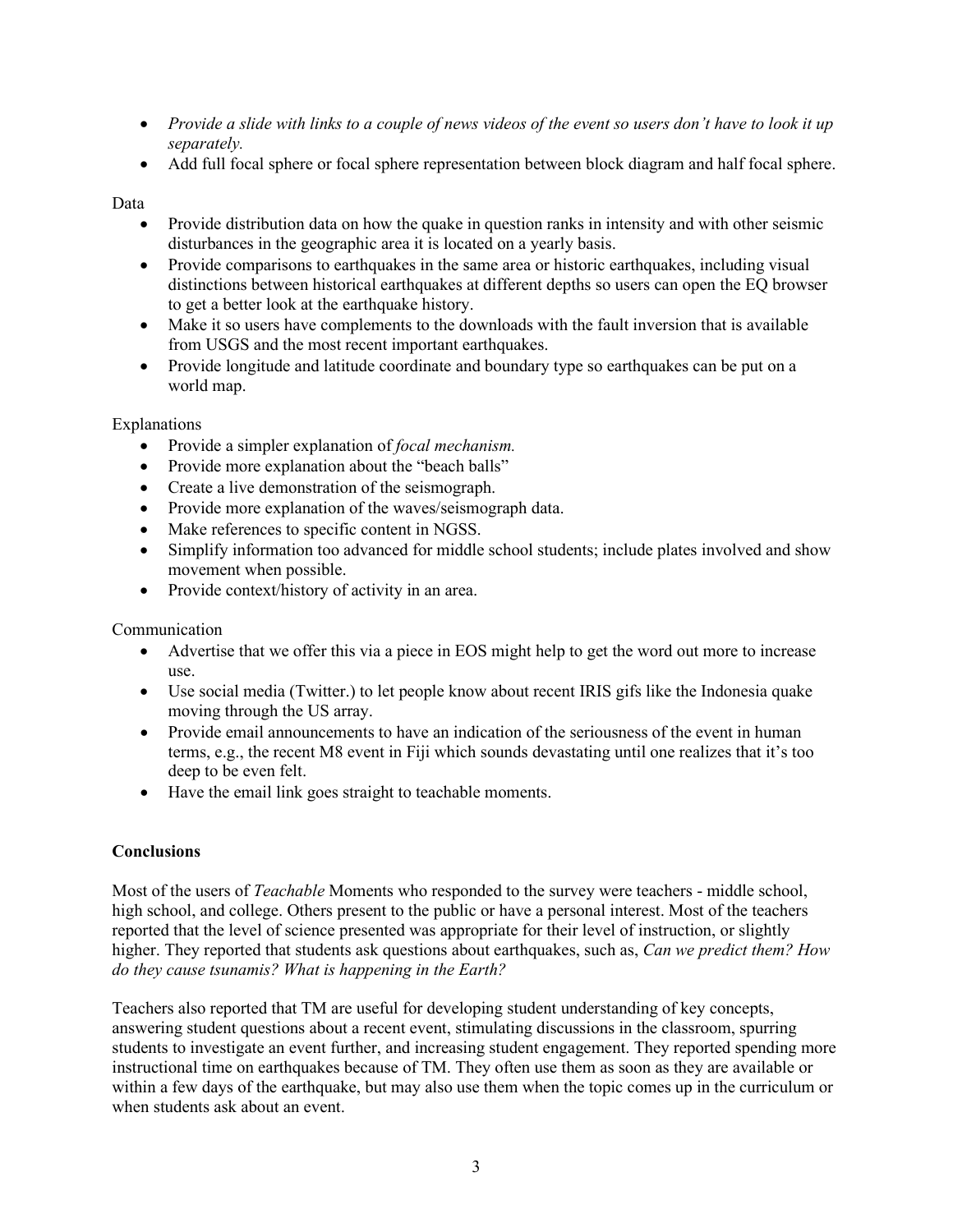Beyond the classroom, respondents reported using TM to develop their own understanding, for presentations or discussion, in educating preservice teachers, for meteorology reporting and informing the public as an official.

The value of TM is how timely they are using real time data, easy to understand but have in-depth content in a concise format. They like getting them within 24 hours of the event. About a third use them as they are, another and another third modifies them before use. Their requests for more visuals and less text are being implemented.

### **Appendices**

### **Appendix A: What do you like best about the presentations?**

- *Ease of access*
- *I don't have to make them. Other great things include the fact that they are timely and easy to edit if needed.*
- *It gives a collective data total.*
- *Current information*
- *All*
- *Thorough, exciting for H.S. students to see real time data!*
- *The visuals and how quickly I have access to the PP.*
- *Timely, predictable standard format, animations, tensor solutions*
- *Concise summary of main info in a nice graphical format.*
- *Concise, in depth, and easy to understand*
- *Clear, Concise*
- *Comprehensive and consistent. Uses real scientific data charts*
- *The information about the earthquakes, past earthquakes, damage, magnitude, graphics*
- *Easiness*
- *The initial overview, the embedded IRIS images and 3-d views*
- *They cover a variety of different levels of understanding, from simplistic to complex.*
- *Time of release*
- *Simple. Clear. Good for lay person.*
- *The maps and images*
- *Clear, easy to understand, provides scientific info in an easy to understand format.*
- *They are extremely useful to illustrate the dynamics of seismic activity at MANY levels of sophistication.*
- *The maps*
- *Speed with which they come out. Information about the mechanisms of the quake. The historical aspect.*
- *Clear, timely, informative*
- *Very god graphics and explanations*
- *Very good - correct - high quality*
- *They are timely.*
- *They are ready-made and have all the facts in one place so I don't have to hunt down information from different sources.*
- *Their timeliness*
- *They are so timely!*
- *They are complete, they are informative, engaging*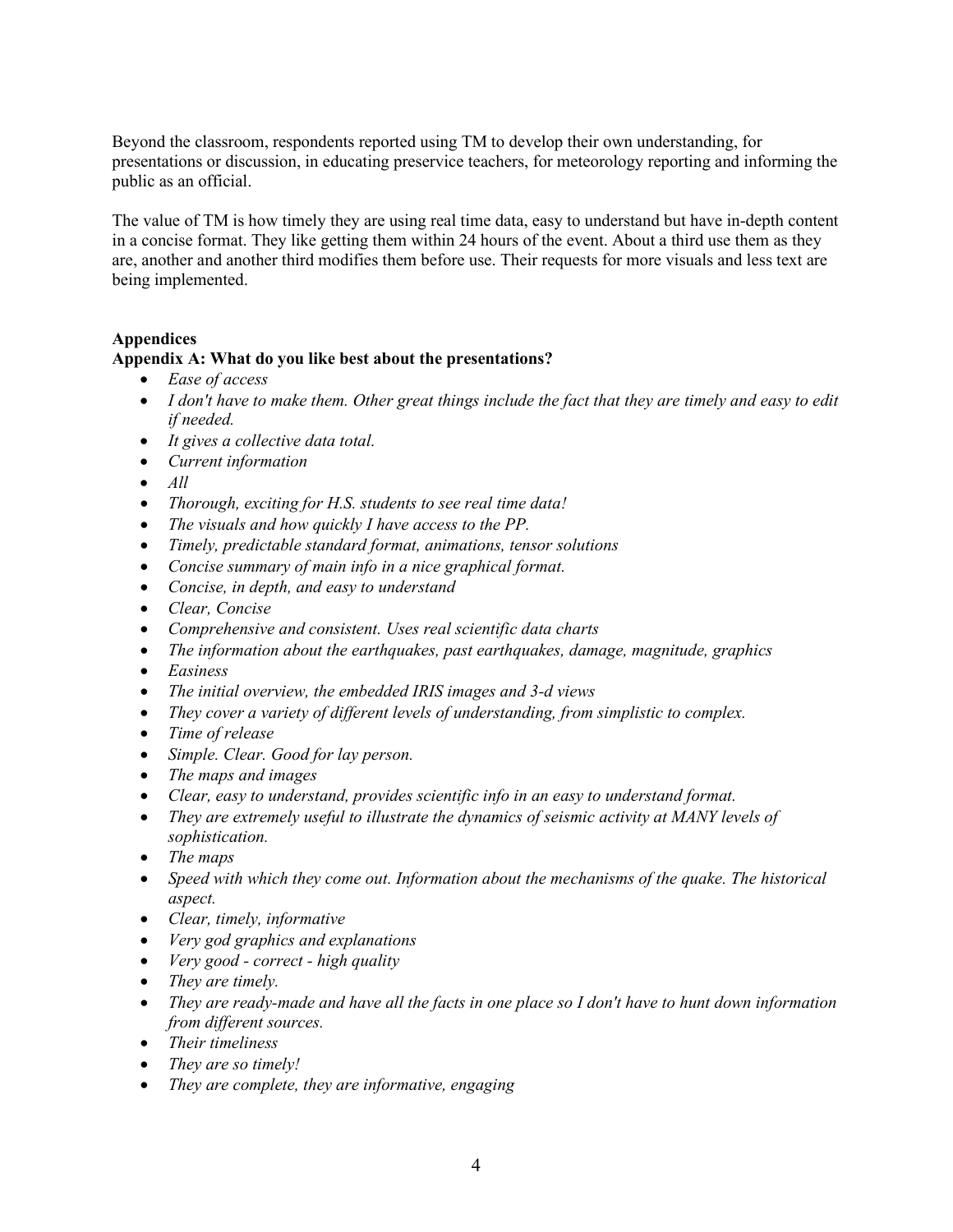- *The immediate information about earthquakes happening in our world. As we receive the information, my students are pin pointing the locations on a big map in the back of our room.*
- *Mix of technical and general interest*
- *Interesting and ready to go!*
- *Reliably available shortly after any major event. Cover major geologic features.*
- *Detailed*
- *They are succinct.*
- *The particulars of each individual fault / quake relationship.*
- *Relevance, timely, accessible*
- *Excellent graphics and most are appropriate for introductory students.*
- *Clarity about the technical information of the earthquake. This allows for discussing the information with confidence.*
- *Good graphics, simple to understand for all ages.*
- *The work is already completed for me!*
- *Thoroughly explains with maps, readings and data. Love the slides to use*
- *They contain the needed information in one place.*
- *The data is presented in such a way that you could present to a group of non-scientists and scientists alike.*
- *Timely, clear, and has lots of information in a small package*
- *Information is understandable.*
- *Assembles a variety of visual examples in one packe.t*
- *I liked the animations that showed the p and s waves that were released and went to the seismic station. It showed how fast they travel.*
- *Current and accurate*
- *Content and how quickly they arrive in my email*
- *Well-rounded and includes lots of info*
- *Visualizations*
- *Good summary*
- *They highlight that these events are occurring all over the world - and could happen here off our coast.*
- *I like the variety of data/graphs*
- *I can show them to my students.*
- *Very informative*
- *They are immediate, give context and arrive without my having to do anything.*
- *They explain the how/why of event...what kind of plate interaction, which plates, etc.*
- *They can be used for all levels of students.*
- *Map and interactives of plate tectonics*
- *That all the information is in one place!!!*
- *They are easy to show my students. The graphics are great. They are more detailed than I need but that is perfect to stimulate discussions.*
- *I like that they quickly supply all the science and location all in one!*
- *Real-time data*
- *They're ready-made.*
- *Completeness, great diagrams/maps, basic information*
- *Short and to the point. Usable for multiple ages.*
- *Informative, can use as a current event teachable moment for students.*
- *Detailed and easy to understand*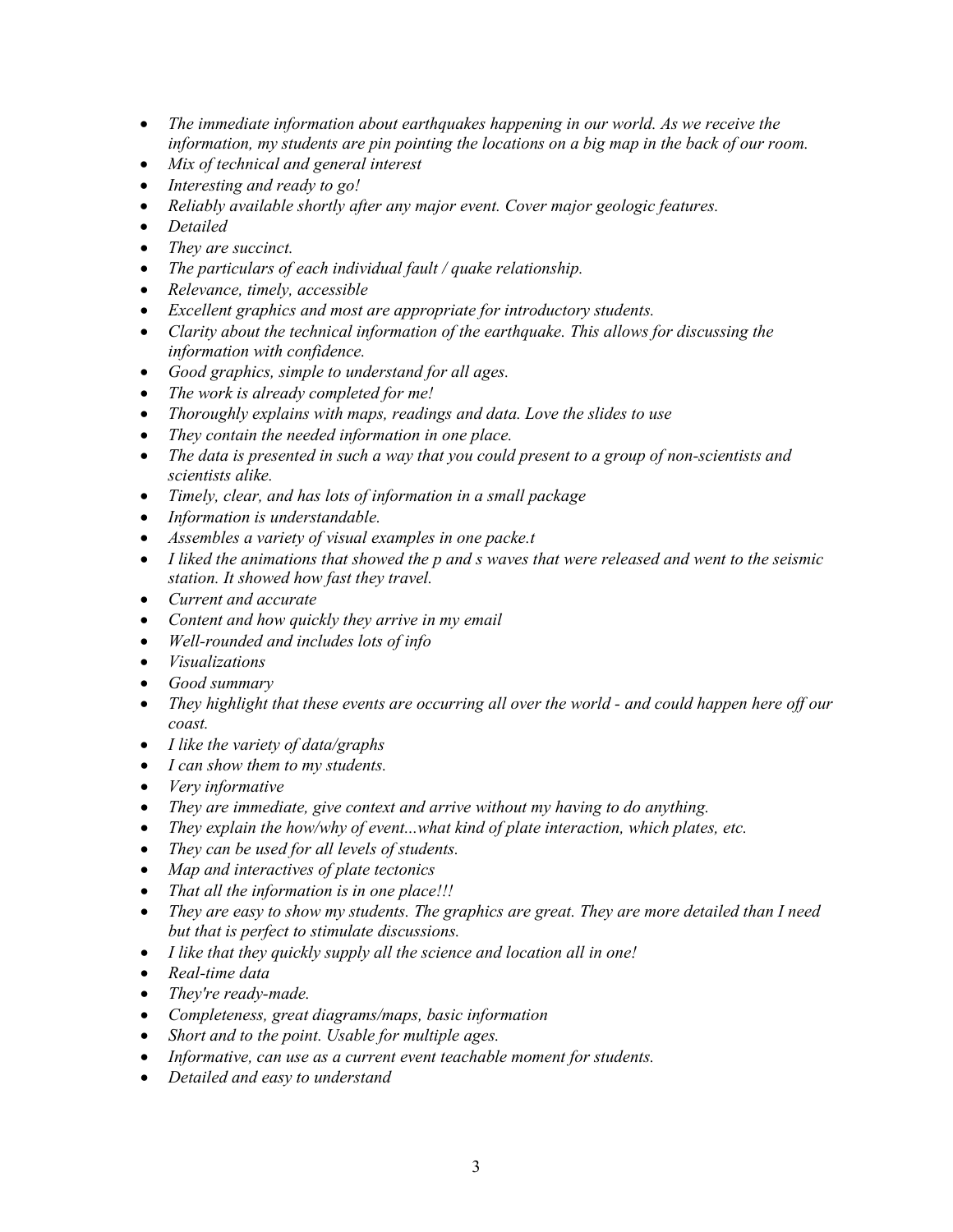- *They are provided in a ready-made power point presentation form. Clearly stated. Good graphics.*
- *They are precise.*
- *I can edit them for my curriculum allowing for teachable moments.*
- *Maps*
- *They are timely and give a good background.*
- *Organization*
- *Great and clear information*
- *The science*
- *Explanation of what is happening, type of event*
- *Figures!*
- *Description of what happened geologically, the scales and past history in the area*
- *Aftershocks, world maps, seismographs*
- *Clarity & succinctness*
- *Science background*
- *Extremely informational exposing students to real life events.*
- *Solid science at an understandable level*
- *Excellent quality*
- *Imagery, depth of material covered*
- *Clarity. Ability to use for various levels of understanding.*
- *Ease of readability for non-geologists*
- *All the details*
- *All of the scientific information is right there.*
- *Timely, informative, great visuals*
- *Great combo of hard science, respectful (e.g. not too callous) disaster photos, public health/safety info,*
- *Timelines*
- *They are timely and well put together.*
- *The depth of knowledge, and the visuals.*
- *The way the information is presented. I like the organization and that any TM that I download will be organized more or less the same*
- *Cause of earthquake and the effects*
- *Depth of information including beach ball diagrams*
- *Everything!!! They are so informative and well put together.*
- *I like the basic level of the information and illustrative graphic that support the text explanations*
- *All the media and detail; that they come right after the event.*
- *Quick information*
- *Easy to follow*
- *Posted in a timely manner; good graphics & photos*
- *Scientific accuracy*
- *It is very zesty.*
- *It's good to explain things in simple way.*
- *The graphics*
- *Demonstration and elaborate explanation in respect of plates movements.*
- *Graphics, real world pictures, real time ground truth data*
- *Clarity, graphics, tectonic background*
- *The clear information*
- *Graphics*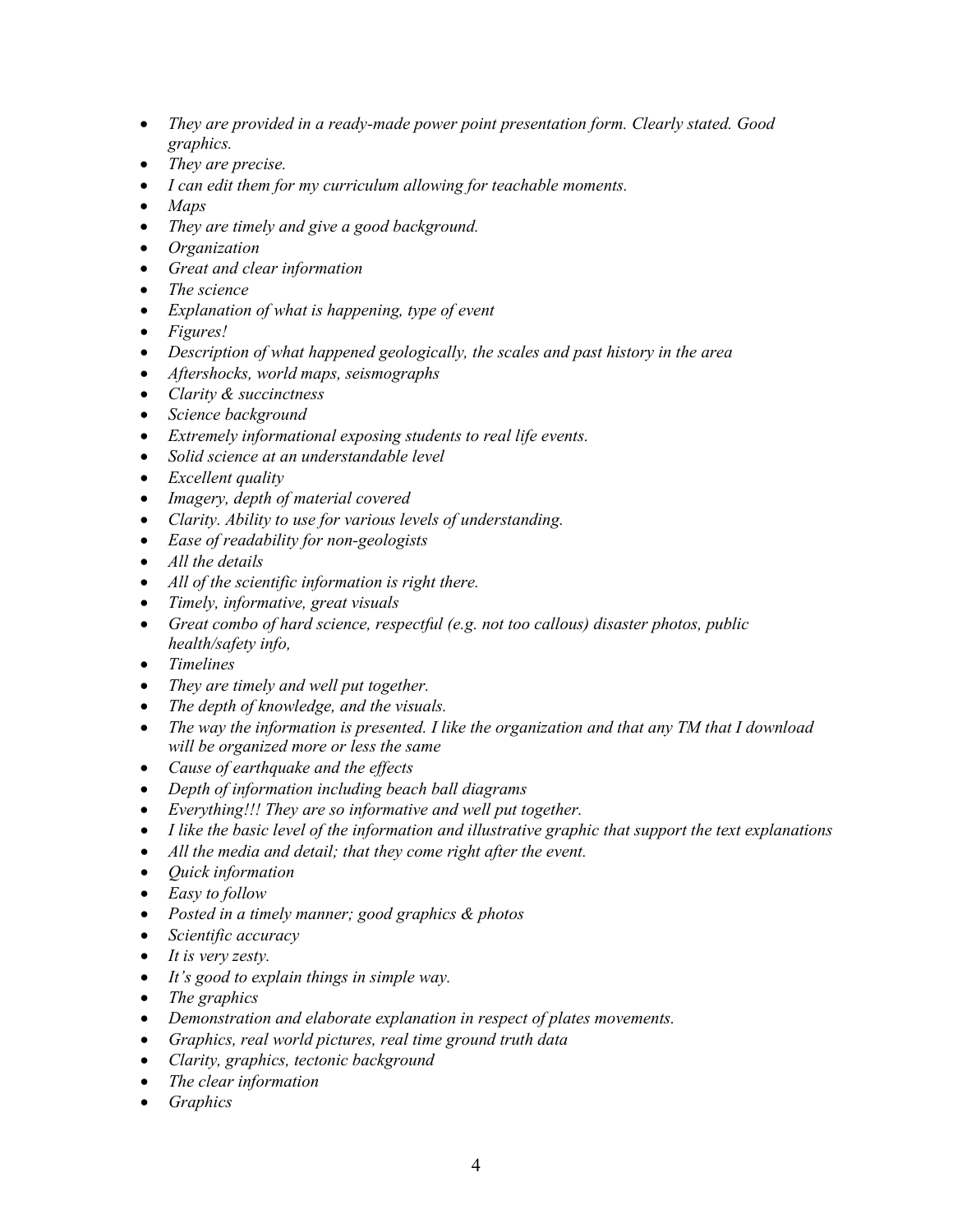- *Everything*
- *The fact they are topical and relevant.*
- *Very good overall description & explanation of earthquake.*
- *Quick, clear diagrams*
- *The videos & slides are AMAZING!*
- *because there are very good*
- *Clear and concise*
- *The illustrations*
- *Comprehensive data in a compact format*
- *Easiness*
- *They are easy for me to pull up as an opener for my Earth Science students.*
- *Well written and scientifically sound.*
- *Clear, visual, detailed*
- *Easy to understand, but also detailed and substantial knowledge imparted.*
- *Great images, easy and informative explanations*
- *Historical and tectonic background*
- *Short and clear*
- *Clear and data rich, good illustrations from which good discussion can branch off*
- *How quickly they come out and how factual they are.*
- *They are current and well formatted. They give my students lots of data to read and interpret. As the year goes on, their level of understanding deepens.*
- *All the work is done for us!*
- *Easy to use and understand*
- *They are clear and contain all of the info I wish*
- *We get these very quickly after the earthquake occurs.*
- *"IT IS REALISTIC"!*
- *Learning about the importance of depth of tremor, plus that plates are twisting rather than moving linearly.*
- *Data and software*
- *INFORMATION AND GRAPHICS*
- *Clear maps*
- *Simplicity*
- *Clear explanation*
- *Clear and timely explanations, diagrams and animations.*
- *Good combinations of graphics + text*
- *Zoomability to latest quake*

# **Appendix B: Student Questions**

- *What caused that earthquake and why so some earthquakes cause a tsunami?*
- *Did our seismometer record it, what caused it?*
- *Did you hear about the earthquake in...?*
- *Will it happen here? Can we predict earthquakes?*
- *What kind of damage was there?*
- *Where was it?*
- *Can we predict earthquakes? How well?*
- *Are tsunamis weather related? Why do some produce tsunamis and others don't. At what point can we feel them?*
- *Can an earthquake in Indonesia trigger one in our region (Lesser Antilles, Caribbean)?*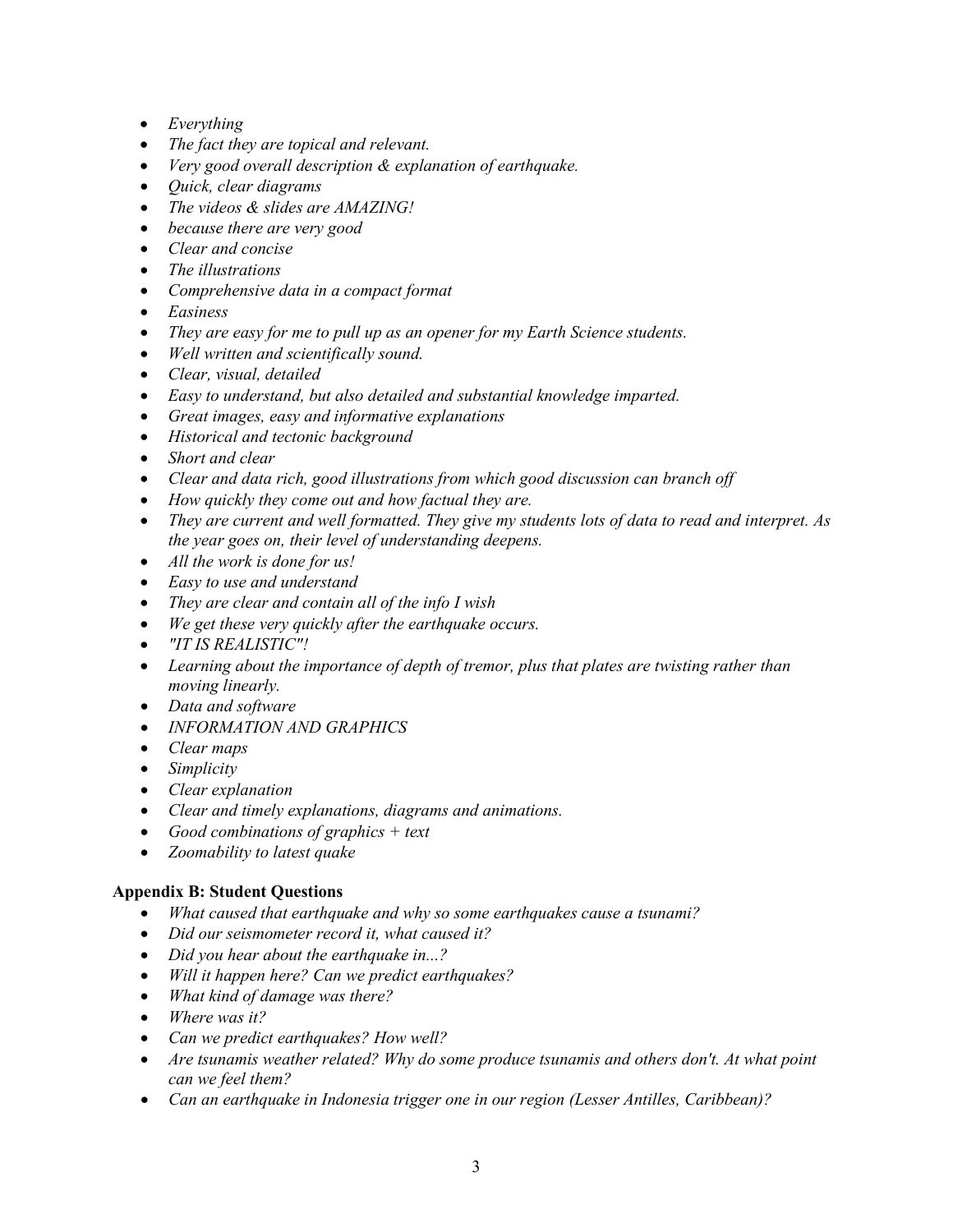- *Can this happen to us? Warning tools?*
- *Causes, and where is the earthquake location*
- *Did we record it?*
- *Did you hear about it? Why did it happen? Will there be a tsunami? How do scientists know the plates move?*
- *Did you hear about the earthquake? Does this mean we are going to have an earthquake? Why was there an earthquake? Why did so many people die? Can we predict earthquakes? What is the difference between an earthquake and an aftershock? Why are people sleeping outside? What is a tremor? How did is that earthquake? What is liquifaction?*
- *Did you hear about? Have you seen the video on the liquefaction in Indonesia?*
- *Home town worries (Seattle and Vancouver)*
- *How big was it? How many people died? Was there a tsunami?*
- *How does it compare to possible earthquakes in California?*
- *How does this event relate to what we have discussed/are studying? Historical perspective.*
- *How far away was the earthquake from us? What kind of damage was there? Was there a tsunami warning? Will there be more earthquakes?*
- *How this relevant to local conditions?*
- *Human impact - death toll etc.*
- *I incorporate these when I discuss current events at the beginning of my class sessions.*
- *I talk about current events in my classes and by the middle of the semester, some students are looking for them as well.*
- *I teach at a CC along the San Andreas fault, so most questions are "could/will it happen here, when will it happen, etc.?"*
- *If it is in the news they sometimes ask.*
- *Interested when I mention them*
- *Many don't hear about the earthquakes, but they are interested to learn about them. It generates a lot of conversation and questions.*
- *More information about type of earthquake - and damage it caused*
- *Most often: will there be a tsunami?*
- *Mostly about whether this earthquake will cause others, or cause volcanic eruptions.*
- *Problems, at the border of tectonic plates*
- *Relative effects of earthquakes, why more or less damage*
- *Sixth graders mostly come to class telling me there was an earthquake at whatever location. They don't usually have knowledge until I use the presentations and then students can make connections or ask if new earthquake was like the one that happened last time.*
- *Sometimes if it makes the news/twitter*
- *Sometimes, usually not unfortunately*
- *They first ask where it is located on the globe, then they want to know about the strength, then about damage.*
- *They have a hard time understanding depth of an earthquake.*
- *They have many family members who live in areas of Mexico and South America that experience a number of earthquakes. We are also located on the San Andreas fault.*
- *They like to learn more, understand the damage, the causes and effects.*
- *They mostly inquire about the boundary types and damage.*
- *They seem to be interested when I bring it up.*
- *They usually ask where in the world it is!*
- *They usually want to know about tsunamis. Was there one? Why or why not?*